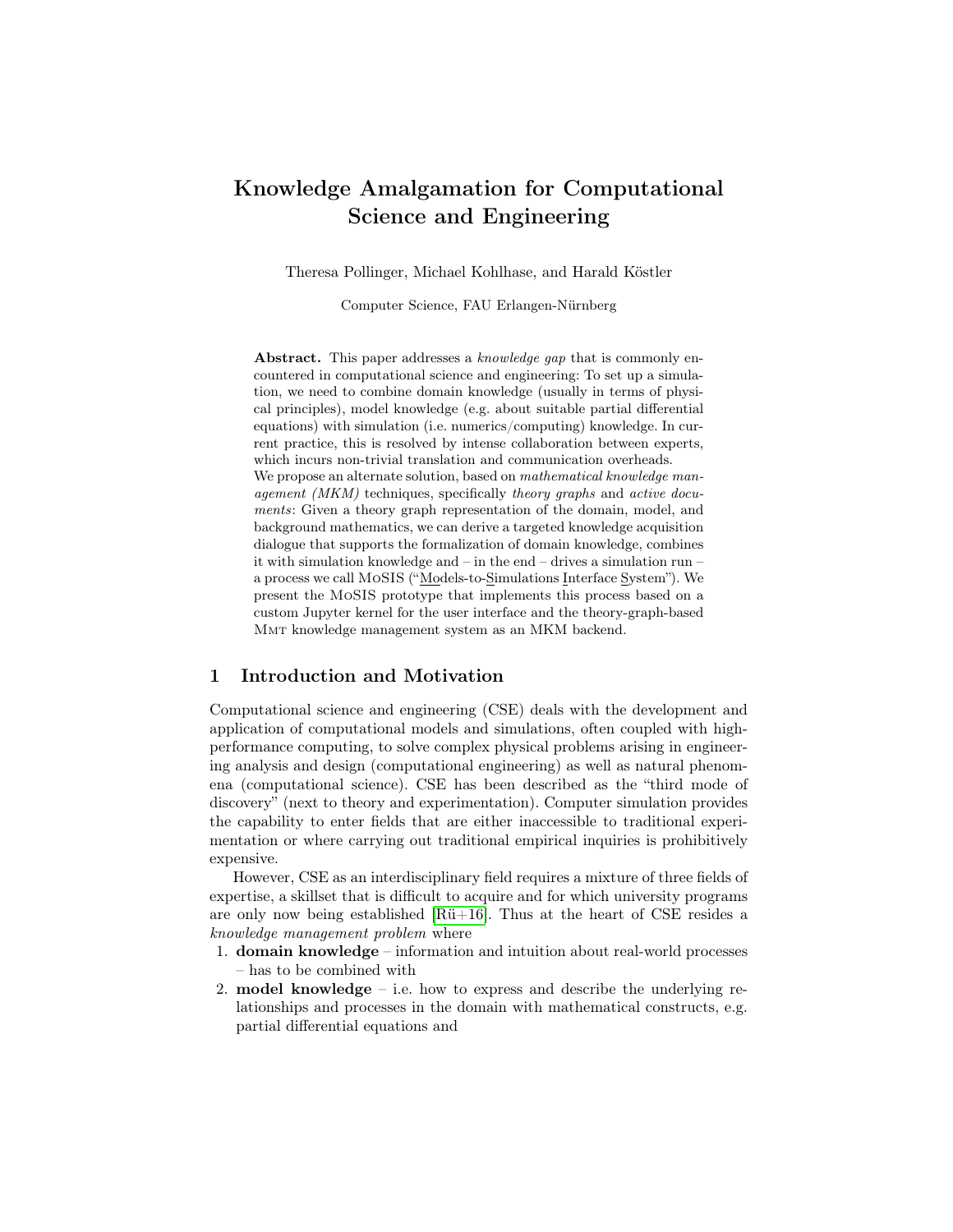3. simulations knowledge on how to get accurate and efficient numerical approximations;

The disciplinary boundaries in CSE – see the clover leaf in Figure [1](#page-1-0) for an illustration – do not fully align with these knowledge categories. Indeed, for many problems, CSE practicioners<sup>[1](#page-1-1)</sup> will act as interpreters for application domain experts who usually know the problem to be simulated well and are mathematically literate. They coordinate with the domain experts on and via the models and provide the simulations expertise needed for the particular application.

We address the mathematical knowledge management (MKM) problem involved with "Mathematical Modeling and Simulation" (MMS) – a synonym for CSE that puts more emphasis on the modeling part. Following the MaMoReD (Math Models as Research Data) approach [\[KKMT17\]](#page-14-0), we meta-model CSE/MMS knowledge using logical constructions such as as theory graphs and CSE/MMS practices like knowledge application as actions (e.g. pushout constructions).

Contribution In this paper, we show how existing MaMoReD theory graphs (see Section [2.1\)](#page-2-0) can be utilized to solve the knowledge amalgamation problem inherent in the collaboration of domain experts and computational engineers. We discuss how theory graph structure can be exploited to automate the application knowledge acquisition processes ("Modelsto-Simulations Interface System") to drive simulation tools directly – which is why MoSIS is situated at exactly



<span id="page-1-0"></span>Fig. 1. Disciplines in Simulations Practice

the intersection of Application and Simulations Expertise in Figure [1.](#page-1-0) We distinguish persistent background knowledge that can be collected and curated in knowledge bases by the wider CSE community from ephemeral, applicationspecific knowledge that does not transfer to other situations.

To show the feasibility of the MoSIS approach, we implemented MoSIS 1.0, a simple interactive interface to the domain-specific language ExaSlang for the specification of PDEs and stencil-based algorithms. MoSIS 1.0 allows the user to generate both a flexiformal representation of their PDE model as well as its numerical solution. Furthermore, we explore other possible applications of knowledge management tools in mathematical modeling.

Overview This paper is a refined and condensed version of [\[Pol17\]](#page-15-1), to which we refer for details and code. Section [2](#page-2-1) sets up the running example, introduces the

<span id="page-1-1"></span> $1$  For this paper we disregard numerics research, which is advancing the available methods, as this largely is an off-line process that is motivated by concrete applications, but not invoked on a per-problem basis.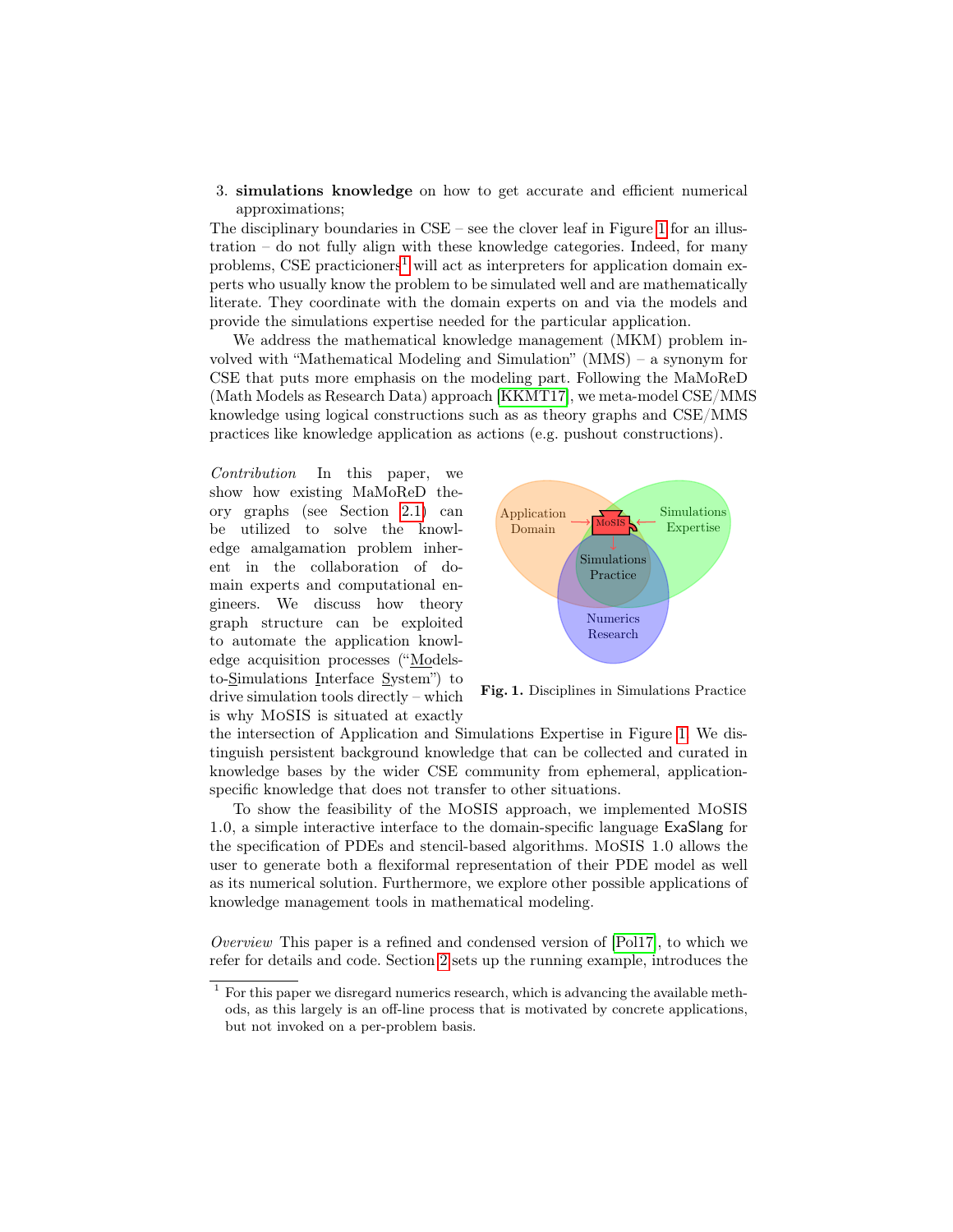MaMoRed paradigm of "Mathematical Models as Research Data", and discusses the knowledge gap encountered with the solver ExaStencils. Section [3](#page-5-0) presents a theory graph for the knowledge of our running example discusses the MoSIS prototype. Section [4](#page-12-0) wraps up our findings and provides an outlook.

## <span id="page-2-1"></span>2 Meta-Modeling and Simulation

#### <span id="page-2-0"></span>2.1 The MaMoReD Approach

We follow the MaMoReD approach – "Mathematical Models as Research Data" [\[KKMT17;](#page-14-0) [Kop+18\]](#page-14-1) – of explicitly representing mathematical models to enable computer support of CSE practices. Concretely, the model, all its assumptions, and the mathematical background in whose terms the model is defined, are represented as as a flexiformal theory graph (see Section [2.3\)](#page-3-0). This can serve as a flexiformal documentation of the ideas and maths used in a project and can also be processed and compared computationally. However, it is fair to ask whether the benefits really outweigh the costs of creating the theory graph representation in practice. We work towards an affirmative answer by showing that MaMoReD theory graphs support added-value services for CSE: bridging the gap between problems and simulations.

To fortify our intuition, consider the following problem, which we will use as a running example throughout the paper:

Running Example (One-Dimensional Heat Conduction Problem)

Jen, an engineer, would like to simulate the heat conduction through the walls of her house. Jen knows basic physics in particular that heat distribution throughout a heated wall with constant surrounding temperatures is described by Poisson's equation when simplified to the static case. In the illustration, Figure 2, we see heating pipes going through the wall – which is made from materials of varying thermal conductivity  $k_1, k_2$  – as well as the warm air on its side  $a$ , and cold on  $b$ . Jen has not worked with (thermal) simulations so far, but is aware of the pitfalls involved. Luckily she has a friend James who is a computational engineer. They



Fig. 2. Wall Schematics

discuss the model (see Section [2.2\)](#page-2-2), James inquires about the specific parameters, and eventually uses them to set up an ExaStencils script, runs the simulation, and together they interpret the results.

The problem can be extended to include time or coupled systems later on, but Jen restricts herself to the static problem for the moment.

#### <span id="page-2-2"></span>2.2 Poisson's Equation

Poisson's equation occurs in nature e.g. in electrostatics or in static heat conduction problems. Usually defining an unknown scalar function  $u : \Omega \mapsto \mathbb{R}$  and an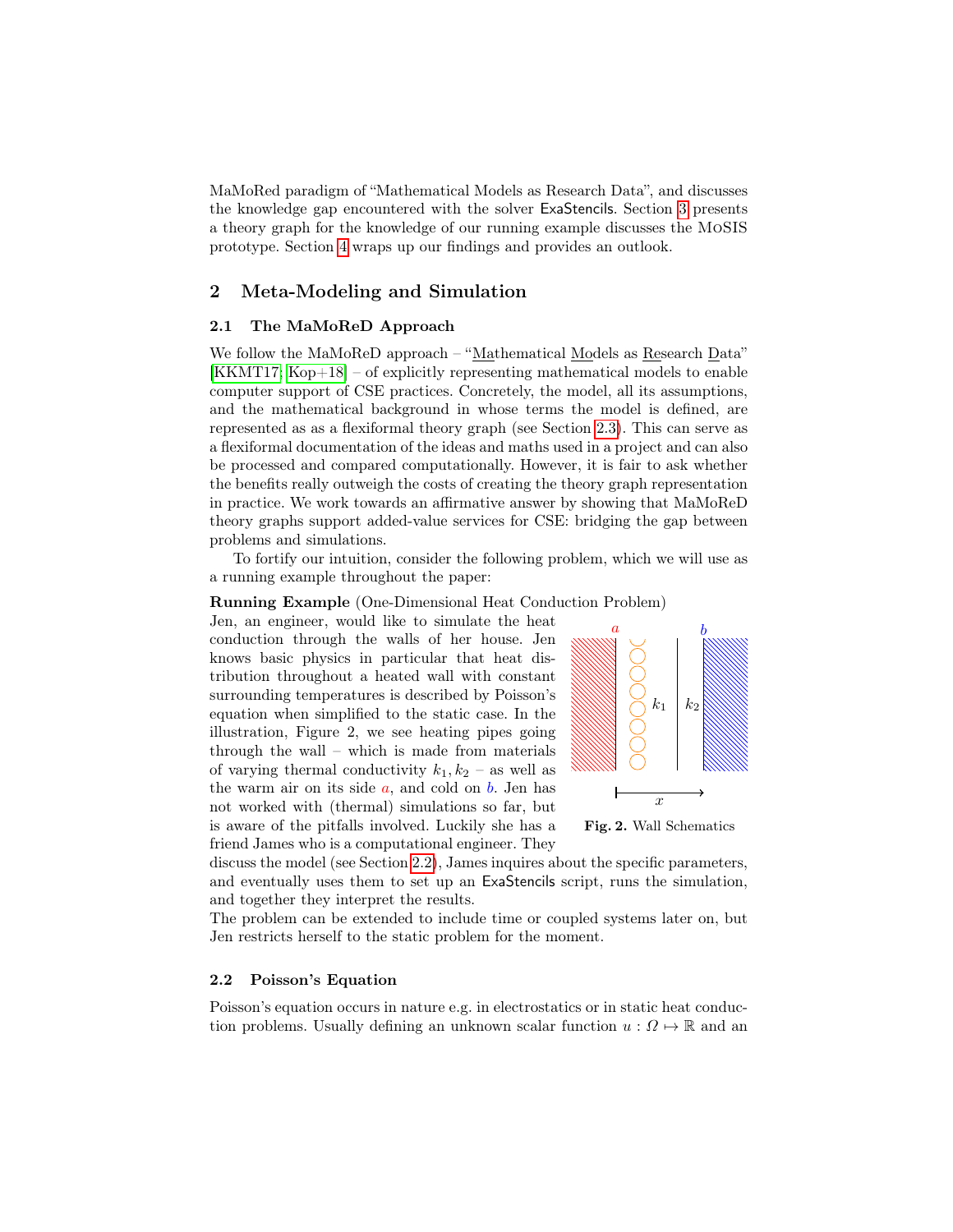integrable source term  $f: \Omega \mapsto \mathbb{R}$  on the domain  $\Omega \subset \mathbb{R}^n$ , it can be represented as

$$
-\Delta u = f \text{ in } \Omega,\tag{1}
$$

where the second-order differential operator  $\Delta$ , the **Laplace operator**, is defined as the sum of the second order partial derivatives

$$
\Delta = \partial_{x_1 x_1} + \partial_{x_2 x_2} + \dots + \partial_{x_d x_d} \tag{2}
$$

in  $d$  dimensions. As we will visualize in the next paragraph,  $u$  is the unknown temperature in our running example, and  $f$  is given as the heat transported into the wall divided by the thermal conductivity.

To allow the Poisson equation to be a (uniquely) solvable boundary value problem, we need to add **boundary conditions** imposed on  $u$ . For example,  $u$  may need to be equal to some other function  $b$ 

$$
u = b \text{ in } \partial\Omega,\tag{3}
$$

as a Dirichlet boundary condition on all of the boundary  $\partial\Omega$ . We can then uniquely determine u as an element of the Sobolev space  $H_b^1(\Omega)$ .

### <span id="page-3-0"></span>2.3 Theory Graphs

Theory graphs [\[RK13\]](#page-15-2) are a conceptual format for representing mathematical knowledge in a structured, modular form. They consist of theories, small units of knowledge, and morphisms – truth-preserving mappings – between them.



<span id="page-3-1"></span>Fig. 3. A Theory Graph Example: The Static Heat Equation (for Poisson's Equation)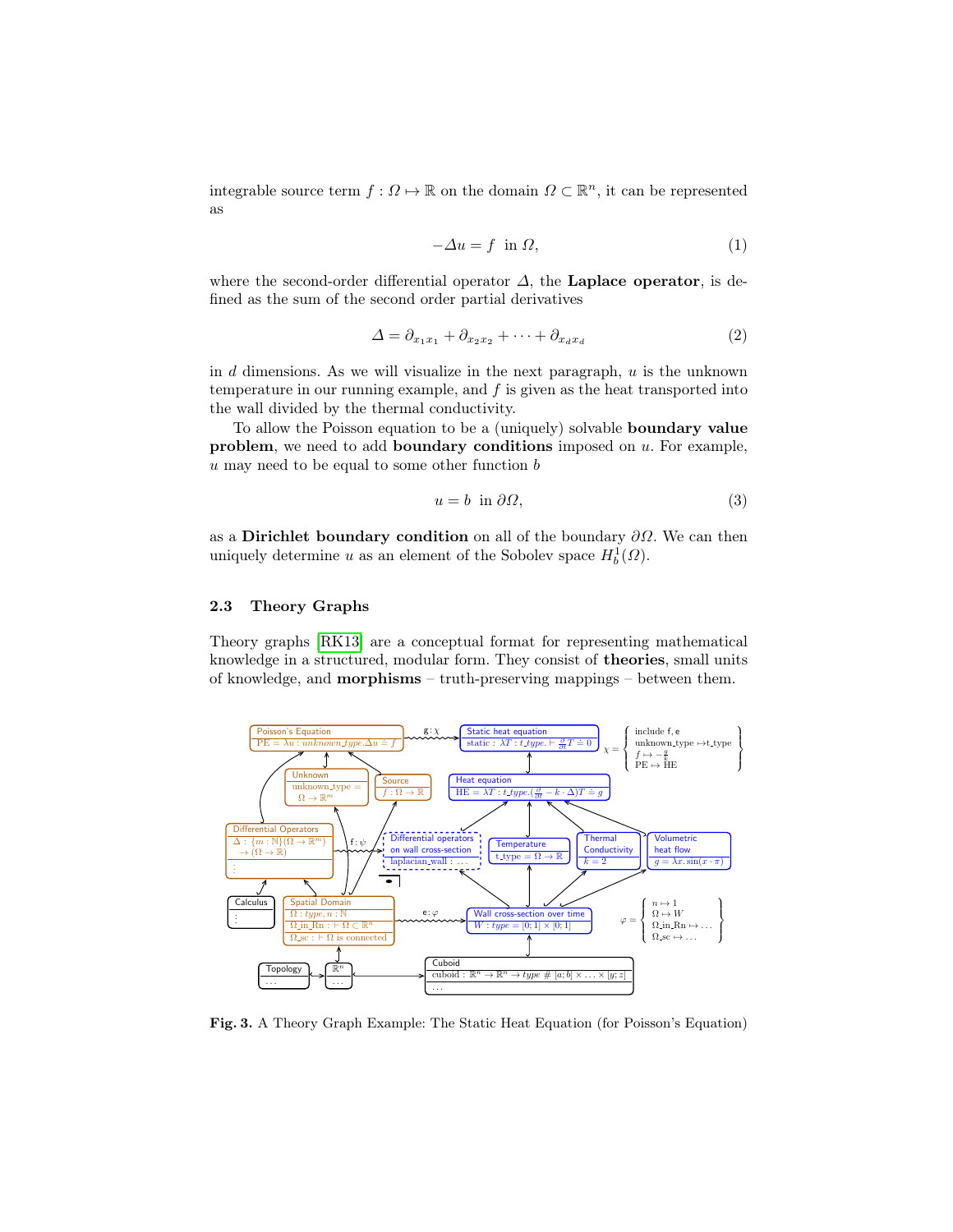The most important theory morphisms for this paper are the inclusion ( $\iff$ ) and view ( $\iff$ ) relations. Inclusions are equivalent to unnamed imports in many programming languages, allowing to re-use symbols exactly as they were defined. Views, however, map symbols to apply different concepts of reasoning to the given situation, which in programming would be equivalent to Python-style duck typing, a common example being the concept of "example" itself.

For instance, in Figure [3](#page-3-1) the Wall cross-section over time can be viewed as a Spatial Domain, as all necessary symbols are mapped in the view e, effectively making Wall cross-section an example of a Spatial Domain. Subsequently, every item of knowledge that can be generally formulated in terms of the one can then be applied to the other in particular, for example the Differential Operator  $\Delta$ . This mode of knowledge generation is called a **pushout** and is ubiquitous in mathematical reasoning. In Figure [3,](#page-3-1) we see the pushout for Differential operators on wall cross-section denoted as a right angle with dot. Pushouts are a convenient construction whenever they occur, as they can be automatically generated [\[CMR17\]](#page-14-2). This allows us to walk up the graph further, such that finally a view g can be applied to see the Static heat equation as an instance of Poisson's Equation, which includes the views established earlier on.

To make theory graphs computationally usable, we express them in the Mmt language (Meta Meta Toolset) [\[MMTa\]](#page-15-3). Concretely we base our formalizations on the Math-in-the-Middle (MitM) foundation, a feature-rich higher-order logic with dependent function and record types as well as predicate subtypes and general subtyping. This choice of primitives is geared towards ease of representation of mathematical knowlege without losing structure.

#### <span id="page-4-1"></span>2.4 MoSIS: Creating ExaSlang Layer 0

In the ExaStencils project [\[EXA\]](#page-14-3), the external, multi-layered domain-specific language  $(DSL)$  ExaStencils  $[Len+14;$ [Kös+17\]](#page-15-5) is developed in order to support automatic code generation of scalable and efficient numerical PDE solvers. The code generator is implemented in Scala and outputs e.g. parallel C++ or CUDA code [\[KK16\]](#page-14-4). Algorithms that can be expressed as stencils include most finite difference methods (FDM), which can be used to numerically solve e.g. Poisson's equation on a structured grid – computational grids



<span id="page-4-0"></span>Fig. 4. MoSIS as ExaSlang Layer 0

are restricted to structured ones that lead to highly performant stencil codes.

ExaSlang is built from different layers, cf. Figure [4,](#page-4-0) which represent a transformation starting from an abstract continuous mathematical model (in Layer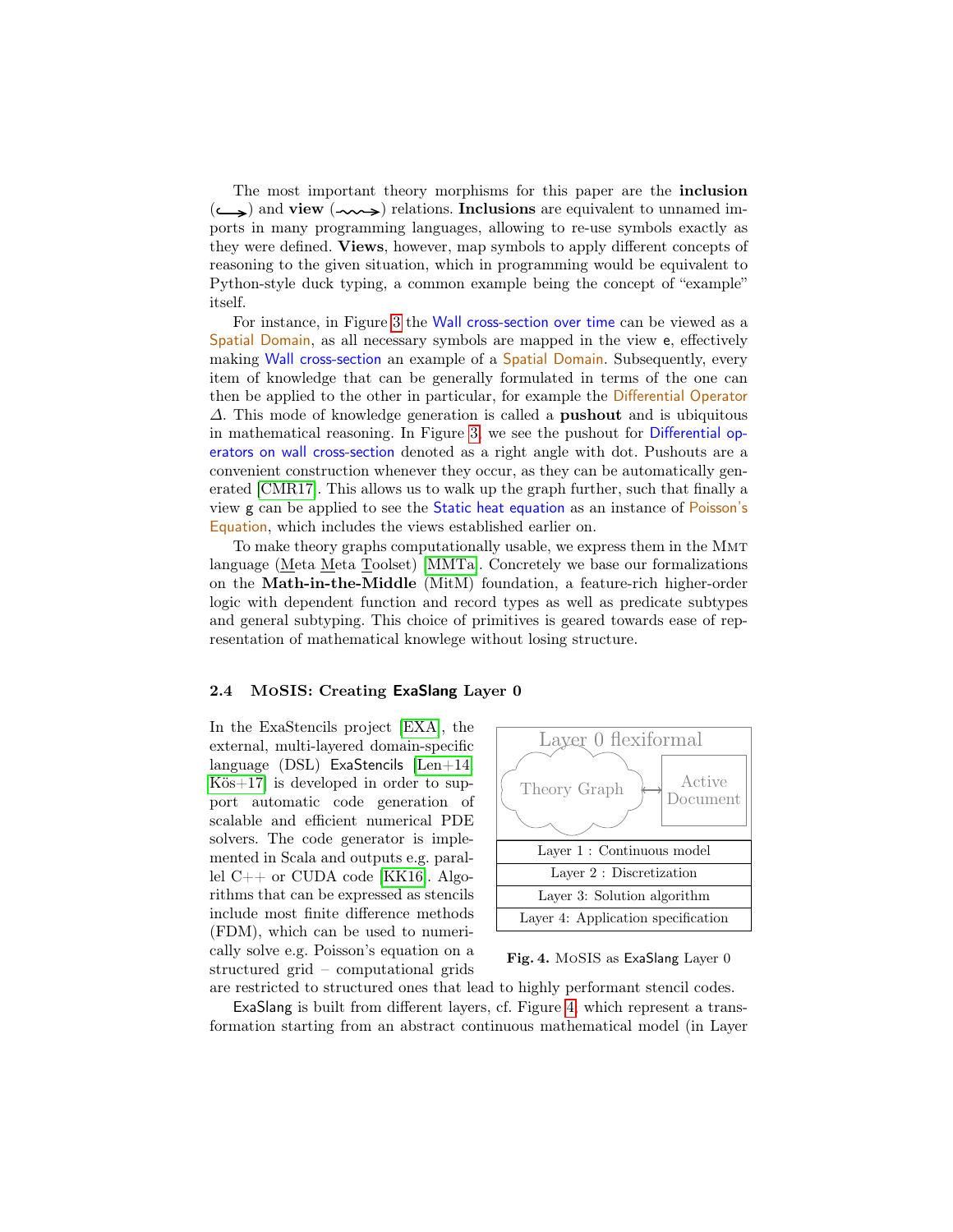1) down to the specifics of the application to be generated (in Layer 4). Especially Layer 1 is aimed at providing an intuitive interface for the mathematically versed user.

But there are two obstacles for ExaSlang to be an interface for MMS practicioners. Firstly, there is no interactive feedback when entering the PDE model; problems are only encountered once everything is set up and the user tries to compile and run the configuration.

Secondly, there is no input checking to ensure that the model is consistent in itself and neither under- nor over-specified as to allow for a unique solution of the PDE in the weak sense – or whether the (non-)existence of a unique solution may even be provable. This kind of consideration is part of the typical CSE/maths knowledge and is not easily represented on a low level of abstraction, such as  $C++code$ .

The underlying problem in both cases is that the transformation process from – explicit or tacit – knowledge in the experts to program code is not structurepreserving and not easily reversible; a problem that the language hierarchy in ExaSlang is designed to mitigate. But practical experience shows that (at least) another stepping stone is needed.

## <span id="page-5-0"></span>3 MoSIS: Combining MaMoReD and ExaStencils

We propose a "Layer 0" for ExaSlang that uses an active document  $[K\ddot{o}h+11]$ for user interaction. It can use the **theory graph**, containing background knowledge to guide the user through the model description process. The resulting program can then translate the abstract model to ExaSlang Layer 1 code, which is still human-readable and can be translated to highly performant solver code via the ExaStencils tool chain. As a "by-product", a high-level representation of the mathematical model under consideration is generated.

In the following, we will call this idea MoSIS, the "Models-to-Simulations Interface System". The implementation we report on in this paper uses a Mmtbased theory graph and the Jupyter notebook [\[JN\]](#page-14-6) as basic active document format. Building on the MaMoReD approach, we meta-model the process of establishing a mathematical model as an actual dialog carried out between a domain expert and a simulations expert. The main prerequisites for this are as follows.

#### 3.1 A Theory Graph for PDE knowledge

To evaluate MoSIS in our running example we Mmt-formalized a simple metamodel of PDEs into a theory graph, cf. Figure [5.](#page-6-0)

At the base we see the more general mathematical concepts, such as the Euclidean space  $\mathbb{R}^n$ , arithmetics, calculus, etc. The specifics of PDEs come above that, answering questions like "What do we expect of a domain?" and "What are the types of unknowns and the PDE itself?". The lower right corner contains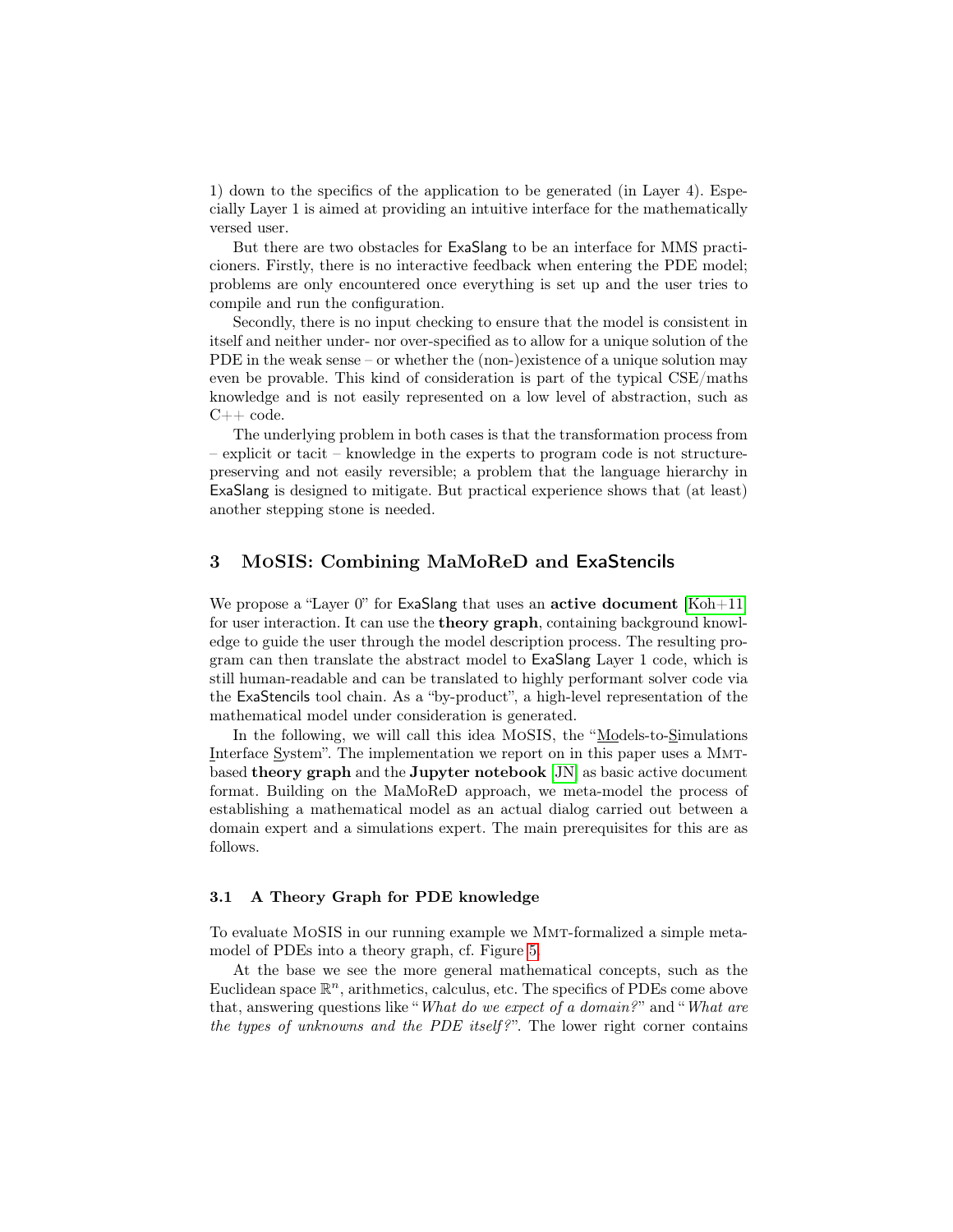

<span id="page-6-0"></span>Fig. 5. Theory Graph for PDEs, Applied to 1-D Heat Conduction Problem: The ephemeral (blue) subgraph is forged between the background and application knowledge and provides an outline for the interview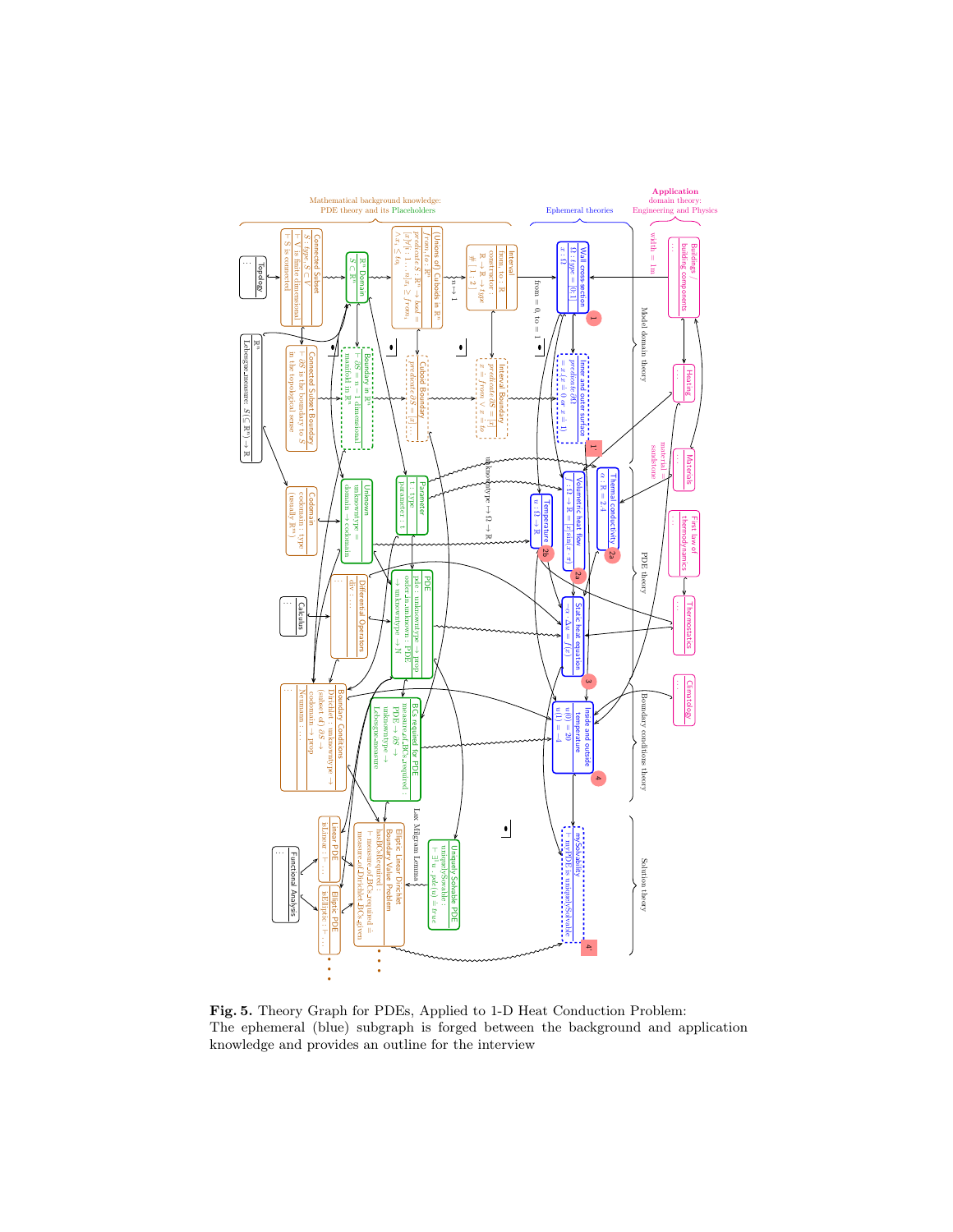theories about combinations of properties that make the PDE solvable[2](#page-7-0) , here only showing the parts needed to understand Poisson's equation.

The knowledge enoded the lower part of the graph is background knowledge that can be used to generally describe a PDE model and acts as an immutable common ground for multiple modeling/simulation tasks. For one particular such task (e.g. Jen's Wall), we need to generate application-specific theories, which we call ephemeral, since they can be discarded after the simulation. Ephemeral theories are not universally true– and as such need not become part of the persistent (non-ephemeral) knowledge base – but they are true for Jen's model.

Shown as the uppermost layer in the theory graph, the ephemeral theories are always connected to their background counterpart by way of views. The concrete ephemeral subgraph in Figure [5](#page-6-0) is chosen for our running example: the static temperature distribution throughout the walls of a house, with fixed inside and outside temperatures. This can be mapped to be an elliptic linear Dirichlet boundary value problem, and is therefore provably uniquely solvable in the weak sense.

Figure [5](#page-6-0) only shows the part of the MitM Ontology [\[Mitb\]](#page-15-6) that is relevant to our – didactically chosen and thus relatively simple – running example. MitM itself is under constant development and covers other modeling case studies as well, e.g. the van Roosbroeck models discussed in [\[KKMT17;](#page-14-0) [Kop+18\]](#page-14-1). It is our experience that the general topology of the theory graph – which is the only part that is actually used in MoSIS – does not fundamentally change for more complex examples, e.g. in higher dimensions.

Finally, note that the possible notation " $\partial$ " to denote the boundary is the same that is often used to describe the partial derivative. In practice, this only rarely causes confusion; which one is meant usually becomes clear from both the context and the type of object that the operator is applied to. The same is true for the theory graph representation here. In addition, a production MoSIS interface should allow for reformulation of notations – as long as no ambiguities are introduced – in order to support various mathematical traditions (e.g.  $f'_x$ ,  $f_x, \partial_x f, D_x f, D_1 f, \frac{\partial}{\partial x} f$ , or  $\frac{\partial f}{\partial x}$  as notations for the partial derivative used in different communities).

#### 3.2 Automating Model Knowledge Amalgamation

The knowledge gap we discussed in the introduction is a tangible one: People – that are competent in their own domain – set up numerical tool kits themselves by diving into the technical documentation, just to end up with the wrong results (possibly without noticing and understanding why).

Luckily, our engineer Jen knows about the pitfalls and decides to talk to her friend James, a computational engineer. James asks her about the property she wants to determine – the temperature curve in the wall – and the situation at hand: concretely he needs the  $i$ ) coordinates of the wall cross-section,  $ii$ ) materials

<span id="page-7-0"></span> $2$  a lot of mathematical insight about weak solutions is represented by the view labeled "Lax-Milgram Lemma"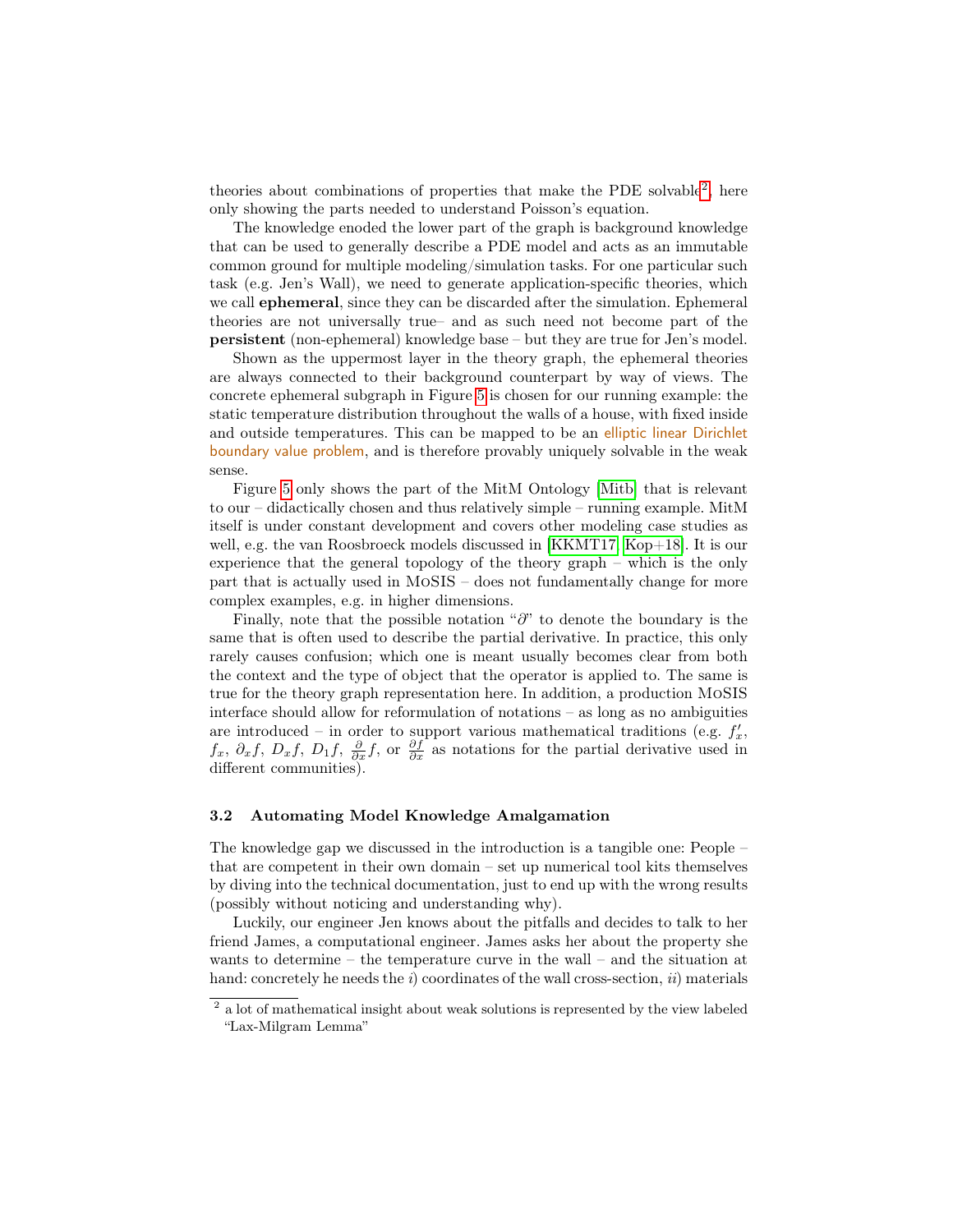and their thermal properties, *iii*) the layout of heat sources in the wall, *iv*) physics of the wall (here given by the static heat equation),  $v$ ) boundary conditions (inside and outside temperatures).

In the course of the discussion – we think of this as the knowledge acquisition process to be solved by James – Jen writes down some assignments and formulas. Only when everything is defined, and the meaning is perfectly clear and plausible to both of them, James tells Jen that he thinks the PDE problem is solvable – in this case even uniquely – and starts a suitable simulation (which may further be influenced by Jen's requirement on accuracy and time) and proudly presents Jen with the results: a nice visualization of the temperature distribution. But not every domain specialist has a friend or colleague who is a computational engineer; so automation of knowledge acquisition – and more generally of knowledge amalgamation, like the interaction between Jen and James – is desirable.

Fortunately, the sequence of interactions necessary to be able to fully specify the simulation can be read off the theory graph in Figure [5.](#page-6-0) Essentially, the shape of the green part is a template to the (blue) subgraph of ephemeral theories that forces the interview: We would require that at least one item is defined that can be understood as a Domain. We can allow users to use all constants defined in theories that can themselves be viewed as a Domain, such as the Interval constructor. Establishing a (transitive) view between Domain and Wall crosssection as a 1st user input immediately returns knowledge about the domain boundary, denoted by  $1'$ .

Next, we would like to know about (optional) Parameters and at least one Unknown. Based on the dependencies given by the include structure, we notice that the order between the inputs  $2a$  and  $2b$  is arbitrary. What is peculiar at this point is that only the type but no concrete definition must be given for the Unknown, as otherwise it would in fact be known!

The inputs 3 and 4 define the PDE and Boundary Conditions as the central part of the model specification. If we now push out<sup>[3](#page-8-0)</sup>  $\overline{3}$  and  $\overline{4}$  with theories PDE and Elliptic Linear Dirichlet Boundary Value Problems, we get the output theory mySolvability, which states that a solution  $u : \Omega \to \mathbb{R}$  can be computed.

The theory graph in Figure [5](#page-6-0) stops at "mathematical solvability theory", but could be extended to include numerical solvability by discretization on a grid and even solvability in particular simulation methods. Such extensions would greatly enhance practical coverage, but are beyond the scope of this paper.

Note that the ephemeral theories (in blue in Figure [5\)](#page-6-0) necessarily combine information about the background mathematical (in orange) with knowledge of the physics of the problem (theories at the top in magenta). For specifics of this combination we refer the reader to [\[KKMT17;](#page-14-0) [Kop+18\]](#page-14-1), where we have elaborated on this in the case of the "van Roosbroeck Model" from quantum electronics. Here we focus on the application of such models to a specific situation, which we had previously only touched upon.

<span id="page-8-0"></span><sup>3</sup> The category of Mmt theories and morphisms has co-limits – and thus pushouts, which can be calculated canonically [\[CMR17\]](#page-14-2) in the MMT system.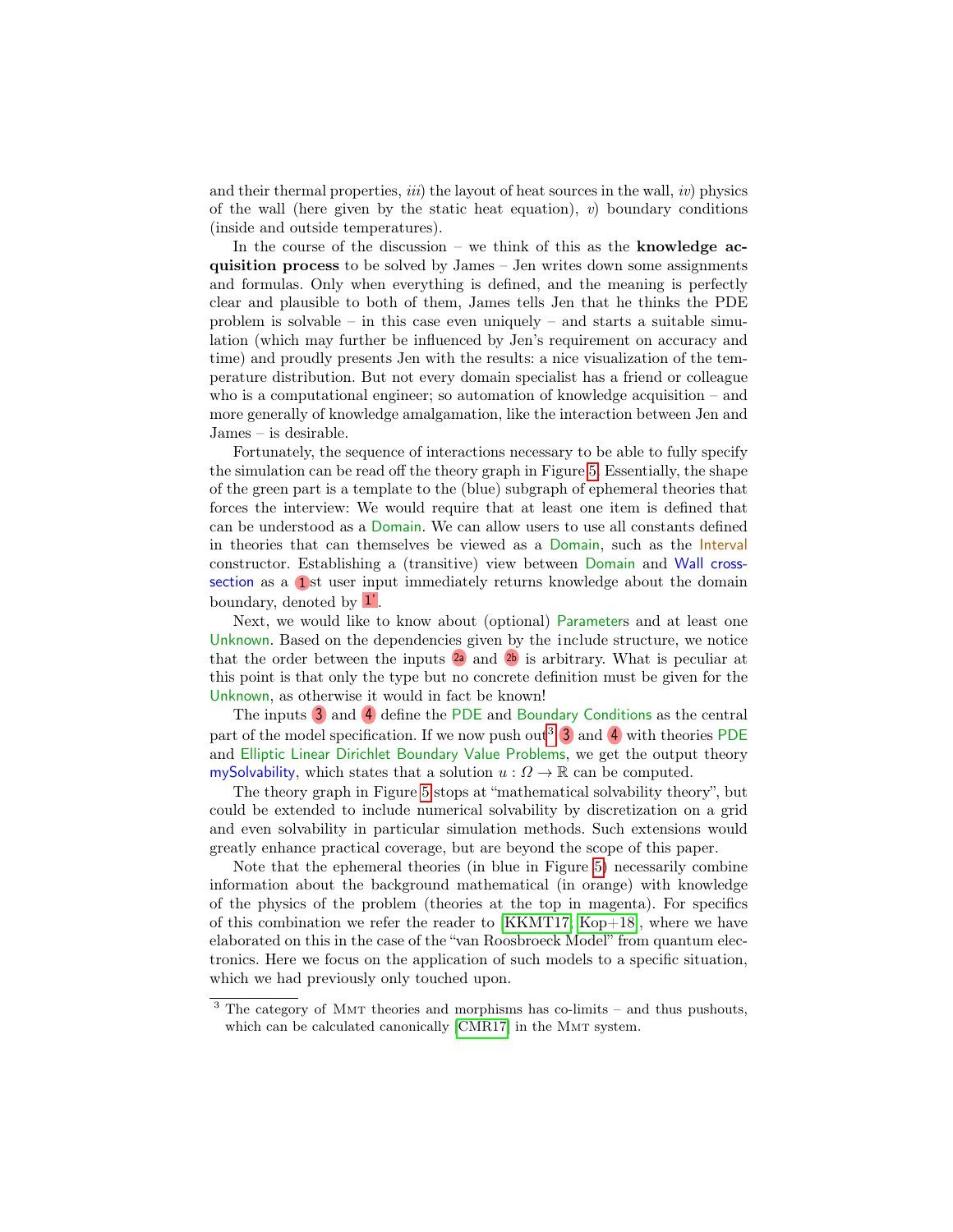Note furthermore that we have abbreviated the ephemeral theories and their provenance from physics; we give their constants concrete values by using full MMT declarations of the form by  $c : \tau = \delta$ , where c is the constant name,  $\tau$  its type, and  $\delta$  its definition. Actually, in the pure MaMoReD approach we would have divided them into a physical background theory with "undefined" constant  $c : \tau$  and only instantiating c to  $\delta$  in the corresponding ephemeral theory. In Figure [5](#page-6-0) we have not elaborated the physics layer, because we have a different – but related – way of automating, which we discuss now.

The green theories (thick border) in the persistent part of the graph in Fig-ure [5,](#page-6-0) e.g. Boundary in  $\mathbb{R}^n$  and PDE are exactly the ones we want to map ephemerally in order to get the simulation information in the steps  $(1)$  to  $(4)$ . We call them placeholder theories. The placeholder theories can be determined by looking for those constants in the persistent graph that do not have a definition (yet).

The order in which the placeholders needs to be filled in can be obtained by the persistent theory morphisms. Consequently, the ephemeral theories can be generated as fill-ins to the placeholder "form", carrying the same mirrored theory morphisms, and the exact same outer dependencies. This instantiation is the heart of the knowledge acquisition process.

Now one might say that it would be possible to just generate all ephemeral theories in the beginning and have all the constants assigned by the user. This is true if we generate the dialogue from a known model template as given in the application domain theory. The notable difference here is that we do not know how often Jen is going to fill certain parts into the generalized "model". For instance, she may define arbitrarily many parameters – Thermal conductivity and Volumetric heat flow in our running example – several unknowns and exactly as many determining equations, here one, but we still need only one solvability theory for the whole problem.

A slightly modified approach to generate interviews is offering a keyword for each placeholder. For instance, Jen might want to define a new constant by typing parameter my favourite room temperature  $= 25$  at any given time. The dependencies in the theory graph should then make sure that this happens only when appropriate, i.e. after a domain for  $x$  was defined. This feature would correspond to the user's habit of introducing parameter functions e.g. to keep equations more readable, or to extend the model to coupled physics, e.g. if Jen wanted to find out how much the wall will expand when heated. To this end, there is a lot that can be done with simplifications such as in-situ computations [\[ODK17\]](#page-15-7) that simplify the model in real time, and the visualization of these changes. Adding keywords to the sequential interview effectively mimics mathematical model amalgamation as a mixed-initiative dialogue.

#### 3.3 Implementation: Realizing MoSIS via Jupyter & Mmt

Building on the ideas introduced in the last section, we have implemented MoSIS 1.0 in Jupyter [\[Jup\]](#page-14-7). This is an open-source web application that plays Jupyter notebooks: interactive documents that contain live code: equations, visualizations and narrative text. The code is executed in a backend kernel process, here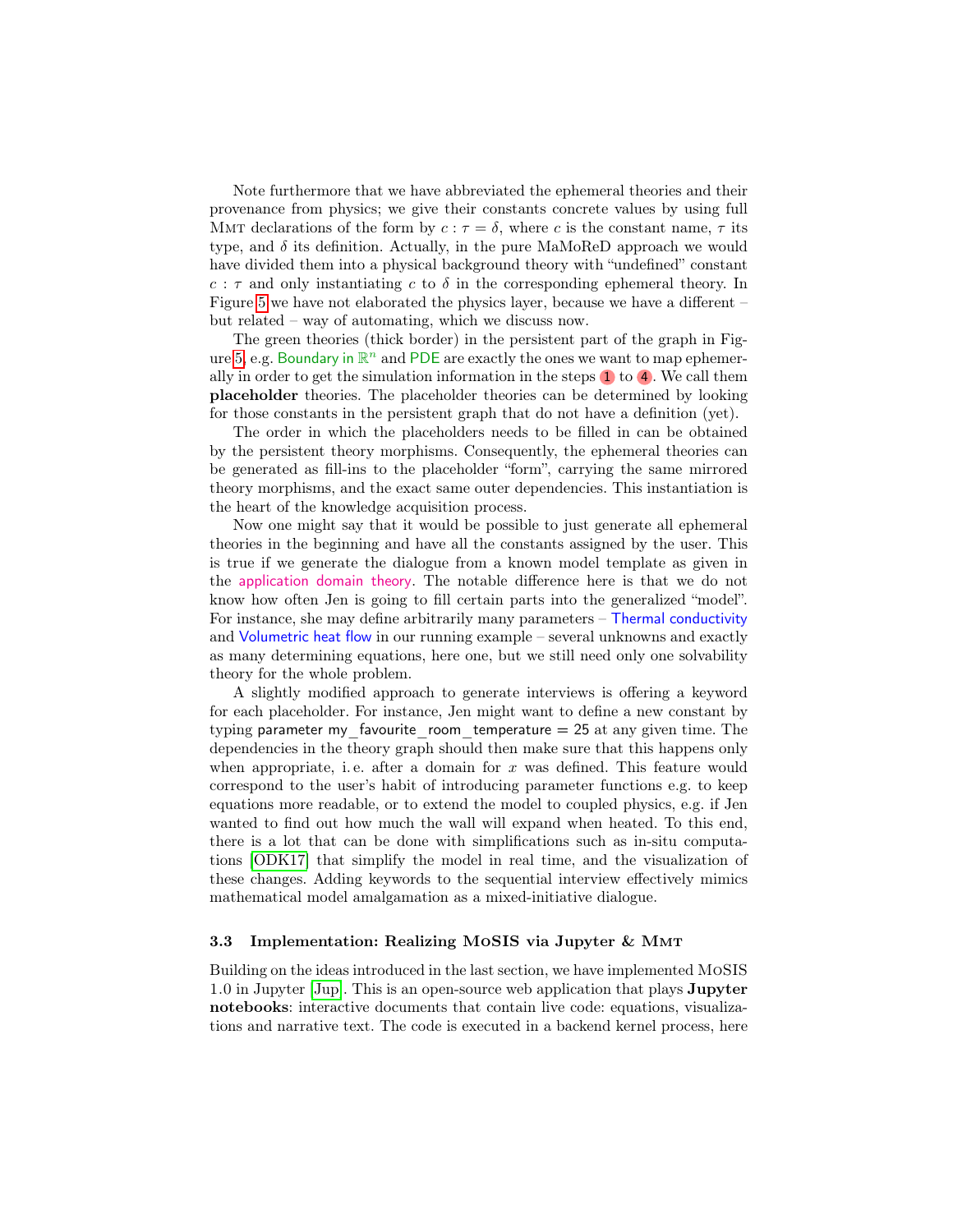running the Mmt system. In contrast to normal Jupyter notebooks that use a fixed sequence of (documented) instructions in a read-eval-print-loop (REPL), MoSIS implements an ephemeral dialogue using a simple state machine with states for each part  $(1-4)$  of the theory graph to be set up. MOSIS uses a MMT kernel and communicates through the HTTP API of the MMT server. We have extended the Mmt server to support the creation (and if needed the storage) of ephemeral theories (see [\[MMTb\]](#page-15-8)).



<span id="page-10-0"></span>Fig. 6. MoSIS System Architecture

Figure [6](#page-10-0) shows the MoSIS architecture. The left side is a concretization of the "Layer-0-design" from Figure [4,](#page-4-0) where the Mmt system takes the place of the theory graph interface. The right hand side shows the interview  $-$  a Jupyter notebook – as the active document and how it interacts with the kernel level. In particular, the user only sees the notebook; answers the knowledge acquisition questions presented by MoSIS, until MoSIS can generate a ExaStencils configuration file to be shipped to ExaStencils, which transforms it into efficient code through the ExaSlang layers, computes the results and visualizations, that Mo-SIS in turn incorporates into the notebook. Note that the user (in our example the domain expert Jen) can run simulations without having to interact with the simulation system and learn its peculiarities (or consulting James).

On the front end, MoSIS 1.0 inherits the communication and representation capabilities from the Jupyter web application and notebook format. Questions and state information required by MoSIS are presented as Markdown cells. The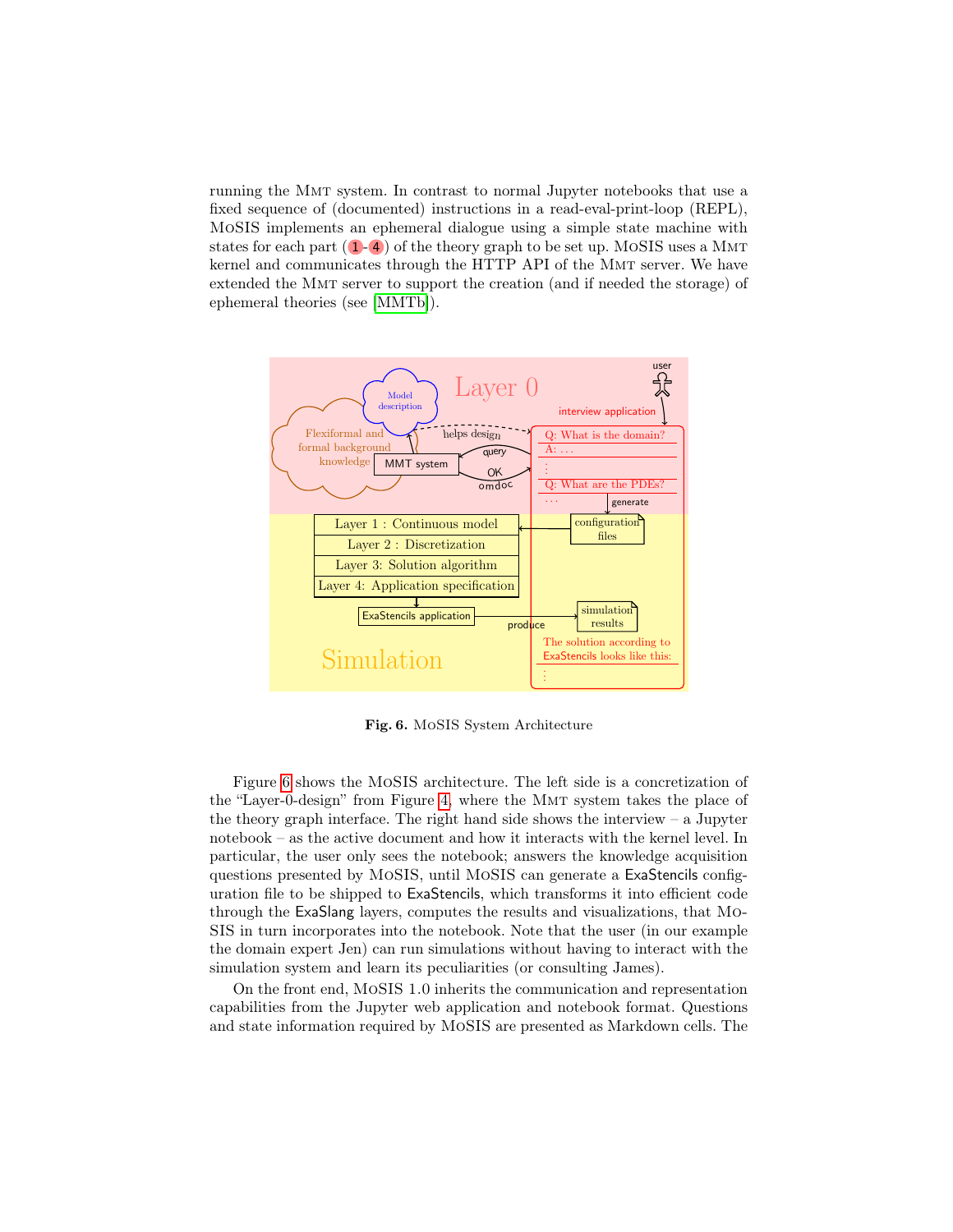user's replies can be written as "maths" encoded in Mmt surface syntax employing Mmt notations that were defined in the background knowledge theory graph beforehand. Following scientific practice, LAT<sub>EX</sub> representation can be used for non-standard Unicode characters. A side benefit of passing user inputs through Mmt is that these are type-checked by the system. Already in our simple example this eliminates a considerable source of errors before they ever reach ExaStencils.



<span id="page-11-0"></span>Fig. 7. Beginning of a Dialogue in MoSIS

For the translation into ExaSlang Layer 1 code, we use the views into the ephemeral theories, e.g. from Domain to Wall cross-section – theory graph morphisms can be composed and transform into Domain syntax via Mmt notation definitions. This is also where a central benefit of the theory graph representation comes into play: The theory graph always contains the same or more information than any specific programming language representation of the same model, and can therefore be used to translate to different changing formats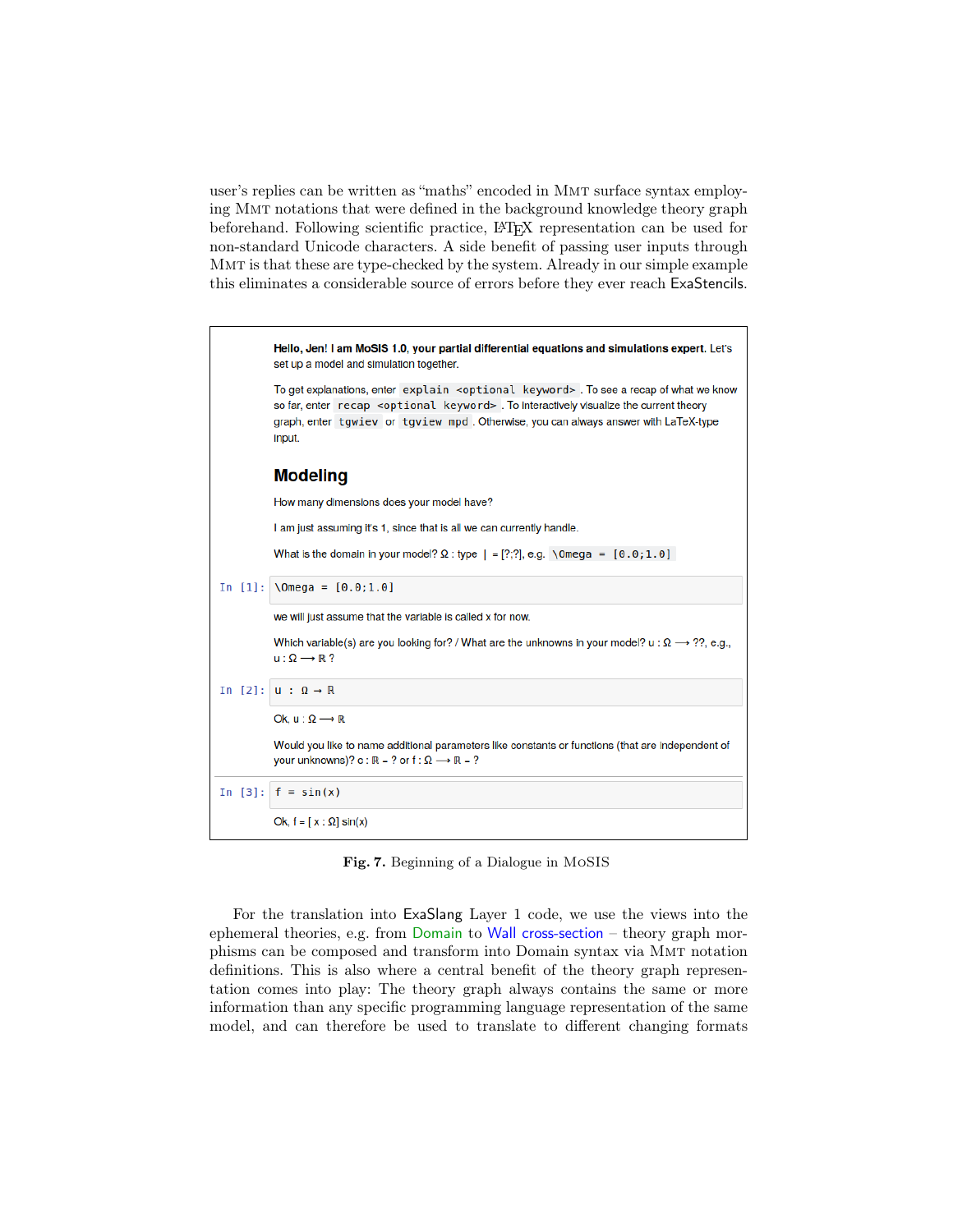once a translation is available. This is especially interesting in the context of the **Math-in-the-Middle approach**  $[Deh+16]$  of aligning mathematical open source tools through a common flexiformal mathematical reference point: the MitM Ontology [\[Koh+17\]](#page-14-9).

MoSIS uses ExaStencils to generate the solver code for this particular problem and runs it – and the user is presented with a Bokeh [\[BO12\]](#page-13-0) visualization of the solution. But what is more, they now also have a re-usable representation of how they got to the result, both as a Jupyter notebook (for narration) and an OMDoc file (for further computation). Figure [7](#page-11-0) shows (the beginning of) an actual MoSIS dialogue for our running example; see [\[MoS\]](#page-15-9) for a live demo.

In addition to the dialogue turns, the user can orient herself using special MoSIS actions: getting a recap of all the ephemeral information stored so far, undoing the last step(s) and having a theory graph or Model Pathway Diagram (MPD) [\[KKMT17\]](#page-14-0) of the current working state displayed back through the theory graph viewer TGView [\[RKM17\]](#page-15-10), cf. Figure [8.](#page-12-1) Our user can discover, inspect and "debug" the structure of the model captured. Given a Model/MPD graph following [\[KKMT17;](#page-14-0) [Kop+18\]](#page-14-1), we can use the MPD view as a more intuitive user interface for inspecting the PDE.



<span id="page-12-1"></span>Fig. 8. The Theory Graph Viewer TGView Embedded into Jupyter

The code for MoSIS kernel can be found in [\[Pol\]](#page-15-11); see [\[Mita\]](#page-15-12) for formalizations. In addition, the MoSIS 1.0 kernel is set up in a JupyterHub environment under [\[MoS\]](#page-15-9). JupyterHub [\[JHub\]](#page-14-10) is a Jupyter notebook server that is accessible to many users who can independently work in their own notebooks in the browser and execute code on the server, such that no software needs to be installed locally.

## <span id="page-12-0"></span>4 Conclusion and Future Work

This paper addresses the knowledge gap in modeling and simulations practice: People who want to derive or work with new application models know that at the end, a PDE has to be solved, but usually no background or interest in the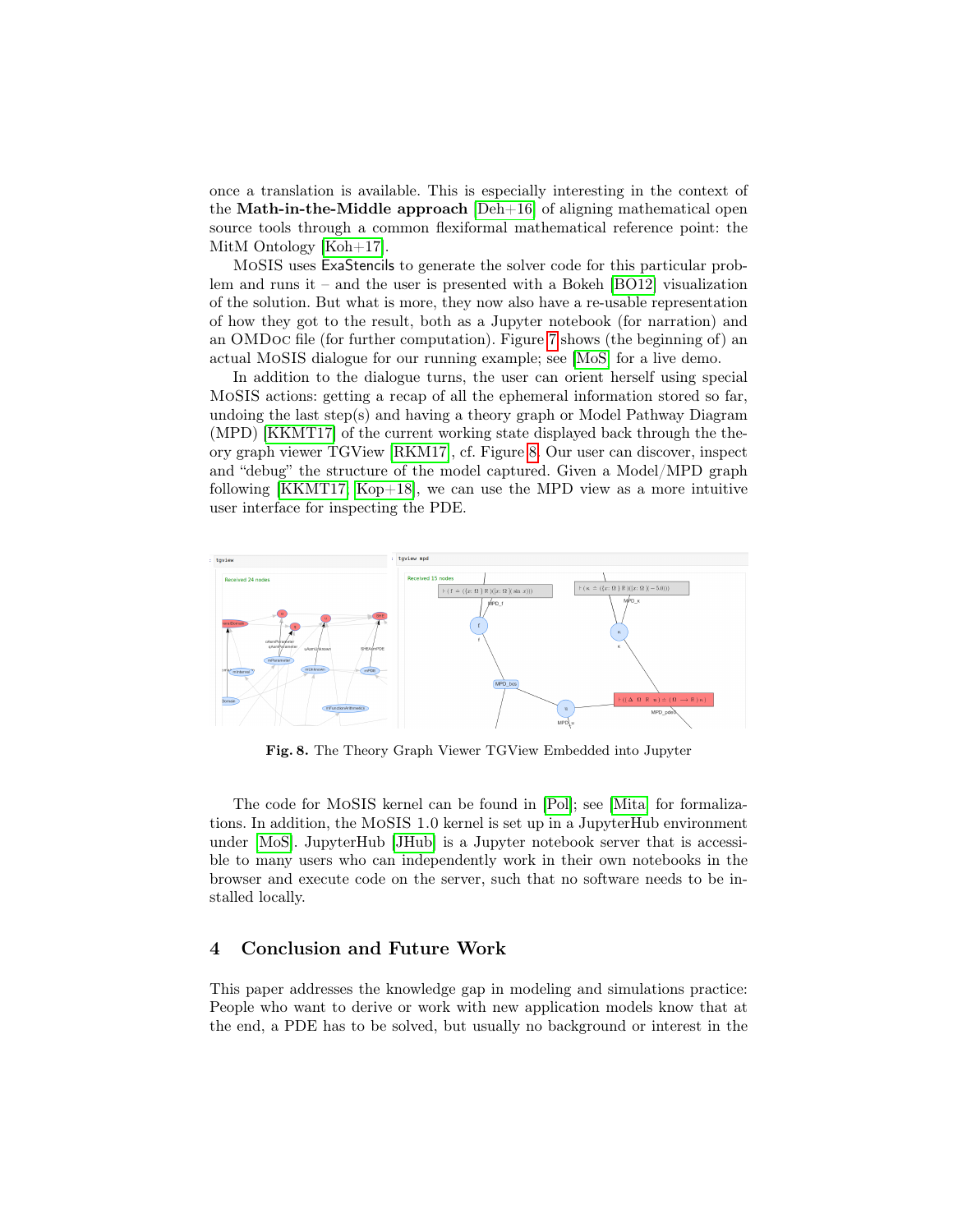required computation process. But an efficient solver depends on the PDE and thus detailed system knowledge or intense discussions with simulation experts are necessary, or else errors are bound to occur.

In the ExaStencils project, this problem has so far been approached with the development of a dedicated domain-specific language, ExaSlang, cf. Section [2.4.](#page-4-1) The knowledge gap discussed above corresponds to the problem of specifying the model on ExaSlang's most abstract layer, layer 1.

MoSIS fills the gap by providing an architecture and components for it by combining represented knowledge with an active document that the user can interact with. We established the feasibility of MoSIS by implementing MoSIS 1.0 based on existing components: Mmt for the representations of formal (and flexiformal) knowledge as a theory graph (cf. Section [2.3\)](#page-3-0) and an interactive Jupyter kernel with a Mmt backend through which it can access PDE knowledge.

We currently have only developed the theory graph to the extent necessary for our running example. For more realistic simulations we will need to extend it to n-dimensional calculus and partial differential equations. For that we will need to extend Mmt and the MitM foundation from a purely logical system to one that can also "understand" equations as quotations. In our models, the names of the unknowns and variables in the equation actually matter, such that e.g. alpha-renaming these parts is not desirable (even though they are not formally bound in the model). One possible approach of dealing with this could be the internal enumeration of coordinates and variables.

To enhance the interactivity of the MoSIS front-end we are working on integrating Jupyter widgets [\[IPyWid15\]](#page-14-11) into MoSIS, e.g. for selection inputs.

The technical terms used in the Markdown content can come with hoverable or clickable explanations as we already know them from the semantic glossary SMGloM [\[Gin+16\]](#page-14-12). Co-highlighting the aforementioned terms together with all the corresponding ephemeral and persistent mathematical symbols – in the best case also in the theory graph viewer and other possible tools – would greatly support the effect of visualizing what belongs together.

Acknowledgments The authors acknowledge financial support from the Open-DreamKit Horizon 2020 European Research Infrastructures project (#676541); Project ExaStencils received funding within the DFG priority programme 1648 SPPEXA. We gratefully acknowledge fruitful discussions with the KWARC group, especially Dennis Müller and Florian Rabe for support with the Mmt implementation, to Thomas Koprucki and Karsten Tabelow at WIAS Berlin; and to Sebastian Kuckuk (LSS chair, FAU). Last but not least, Kai Amman and Tom Wiesing have helped with the Jupyter frontend and deployment of MoSIS on JupyterHub.

## References

<span id="page-13-0"></span>[BO12] bokeh: Interactive Web Plotting for Python. Mar. 26, 2012. URL: [https:](https://github.com/bokeh/bokeh) [//github.com/bokeh/bokeh](https://github.com/bokeh/bokeh) (visited on 04/18/2018).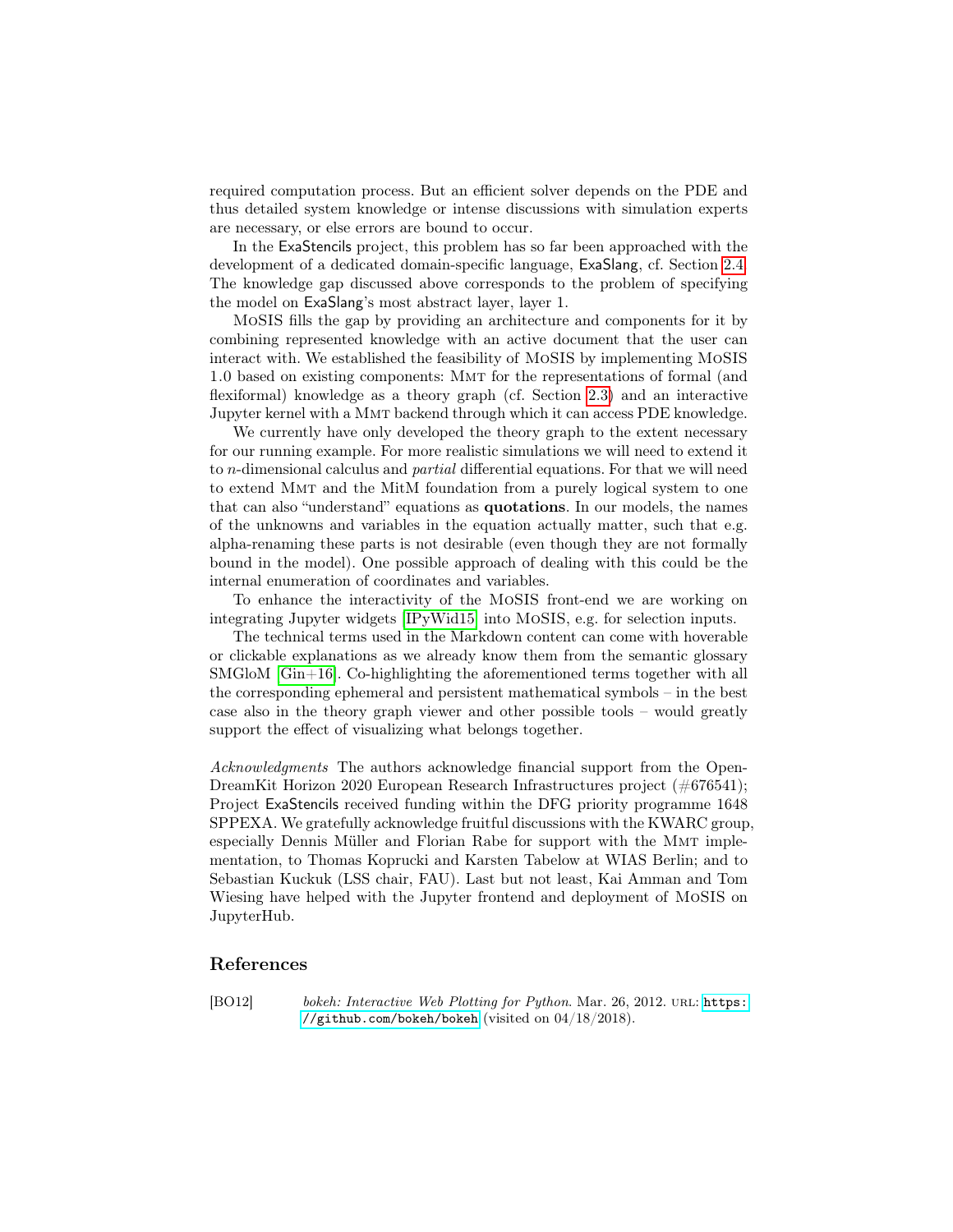<span id="page-14-12"></span><span id="page-14-11"></span><span id="page-14-10"></span><span id="page-14-9"></span><span id="page-14-8"></span><span id="page-14-7"></span><span id="page-14-6"></span><span id="page-14-5"></span><span id="page-14-4"></span><span id="page-14-3"></span><span id="page-14-2"></span><span id="page-14-1"></span><span id="page-14-0"></span>

| [CMR17]                  | Mihai Codescu, Till Mossakowski, and Florian Rabe. "Canonical Se-<br>lection of Colimits". In: Recent Trends in Algebraic Development Tech-<br>niques. Ed. by Phillip James and Markus Roggenbach. Springer, 2017,                                                                                                                                                                                                                        |
|--------------------------|-------------------------------------------------------------------------------------------------------------------------------------------------------------------------------------------------------------------------------------------------------------------------------------------------------------------------------------------------------------------------------------------------------------------------------------------|
|                          | pp. 170–188.                                                                                                                                                                                                                                                                                                                                                                                                                              |
| $[Deh+16]$               | Paul-Olivier Dehaye et al. "Interoperability in the OpenDreamKit Project:<br>The Math-in-the-Middle Approach". In: Intelligent Computer Mathe-<br>matics 2016. Ed. by Michael Kohlhase et al. LNAI 9791. Springer, 2016.<br>ISBN: 978-3-319-08434-3. URL: https://github.com/OpenDreamKit/                                                                                                                                                |
| [EXA]                    | OpenDreamKit/blob/master/WP6/CICM2016/published.pdf.<br>Advanced Stencil-Code Engineering (ExaStencils). URL: http://exastencils.<br>org (visited on $04/25/2018$ ).                                                                                                                                                                                                                                                                      |
| $[Gin+16]$               | Deyan Ginev et al. "The SMGloM Project and System. Towards a Ter-<br>minology and Ontology for Mathematics". In: Mathematical Software -<br>ICMS 2016 - 5th International Congress. Ed. by Gert-Martin Greuel,<br>Thorsten Koch, Peter Paule, and Andrew Sommese. Vol. 9725. LNCS.<br>Springer, 2016. DOI: 10.1007/978-3-319-42432-3.                                                                                                     |
| [IPyWid15]               | ipywidgets: Interactive widgets for the Jupyter Notebook. Apr. 17, 2015.<br>URL: https://github.com/jupyter-widgets/ipywidgets (visited on<br>$04/18/2018$ ).                                                                                                                                                                                                                                                                             |
| $[\text{JHub}]$          | $JupyterHub - JupyterHub documentation$ . URL: https://jupyterhub.<br>readthedocs.io/en/latest/ (visited on $04/18/2018$ ).                                                                                                                                                                                                                                                                                                               |
| [JN]                     | $Jupyter\ Notebook. \text{ URL: http://jupyter-notebook.readthedocs.}$<br>org/en/latest/notebook.html#notebook-documents (visited on<br>$08/22/2017$ .                                                                                                                                                                                                                                                                                    |
| $[\text{Jup}]$<br>[KK16] | Project Jupyter. URL: $http://www.jupyter.org (visited on 08/22/2017).$<br>Sebastian Kuckuk and Harald Köstler. "Automatic Generation of Mas-<br>sively Parallel Codes from ExaSlang". In: Computation 4.3 (Aug. 4,<br>2016), p. 27. ISSN: 2079-3197. DOI: 10.3390/computation4030027. (Vis-<br>ited on $10/09/2017$ ).                                                                                                                   |
| [KKMT17]                 | Michael Kohlhase, Thomas Koprucki, Dennis Müller, and Karsten Tabe-<br>low. "Mathematical models as research data via flexiformal theory graphs".<br>In: Intelligent Computer Mathematics (CICM) 2017. Ed. by Herman<br>Geuvers et al. LNAI 10383. Springer, 2017. ISBN: 978-3-319-62074-9.<br>DOI: 10.1007/978-3-319-62075-6.                                                                                                            |
| $[Koh+11]$               | Michael Kohlhase et al. "The Planetary System: Web 3.0 & Active Docu-<br>ments for STEM". In: Procedia Computer Science 4 (2011): Special issue:<br>Proceedings of the International Conference on Computational Science<br>(ICCS). Ed. by Mitsuhisa Sato et al. Finalist at the Executable Paper<br>Grand Challenge, pp. 598-607. DOI: 10.1016/j.procs.2011.04.063.                                                                      |
| $[Koh+17]$               | Michael Kohlhase et al. "Knowledge-Based Interoperability for Mathe-<br>matical Software Systems". In: MACIS 2017: Seventh International Con-<br>ference on Mathematical Aspects of Computer and Information Sciences.<br>Ed. by Johannes Blömer, Temur Kutsia, and Dimitris Simos. LNCS<br>10693. Springer Verlag, 2017, pp. 195-210. URL: https://github.com/<br>OpenDreamKit/OpenDreamKit/blob/master/WP6/MACIS17-interop/<br>crc.pdf. |
| $[Kop+18]$               | Thomas Koprucki et al. "Model pathway diagrams for the represen-<br>tation of mathematical models". In: Journal of Optical and Quantum<br>Electronics 50.2 (2018), p. 70. DOI: 10.1007/s11082-018-1321-7.                                                                                                                                                                                                                                 |